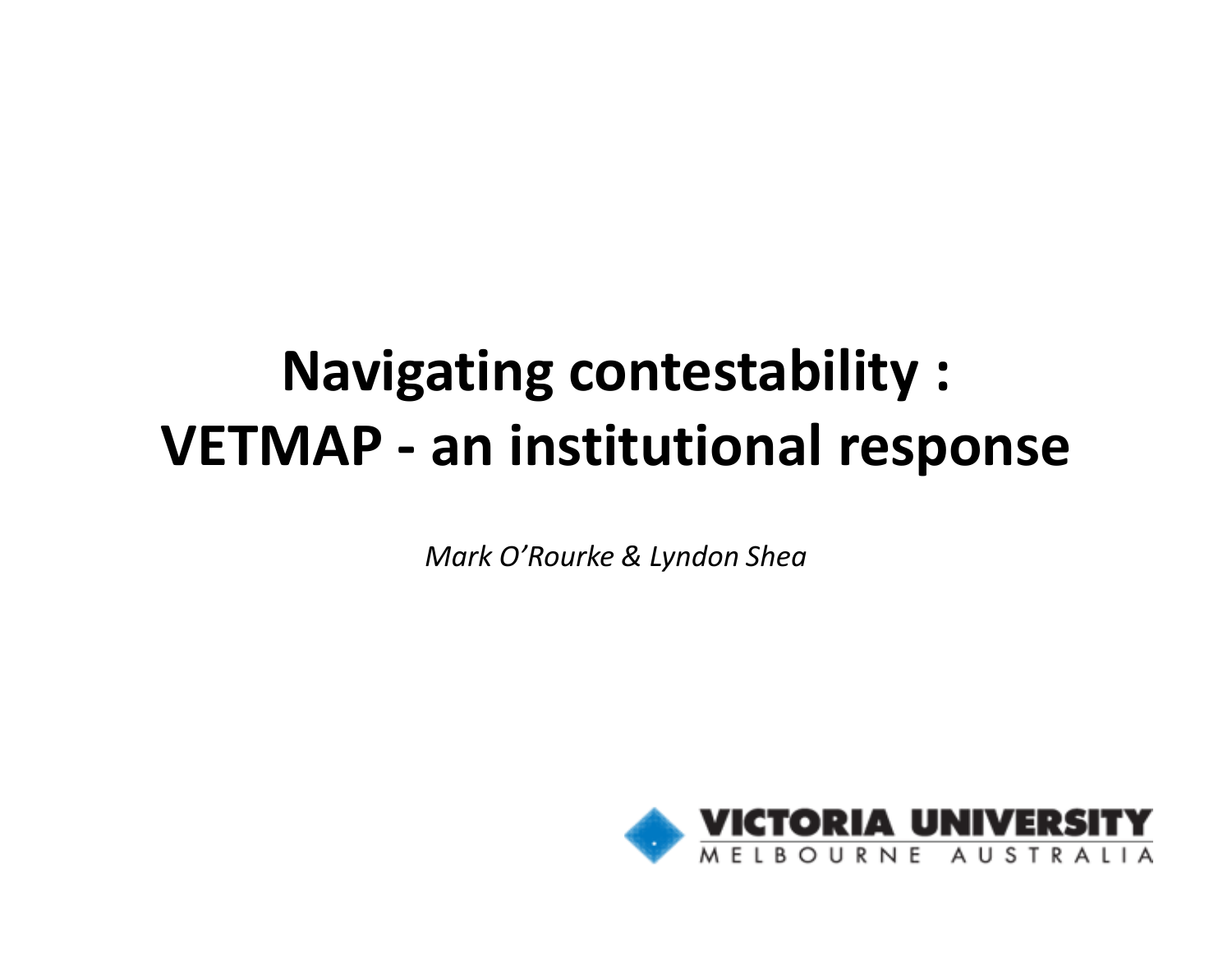## The VETMAP Project

- Used a product/market analysis toolkit to assist teaching teams and educational leaders to determine performance of VET products
- Evaluated the performance of VET programs at AQF levels 4, 5 and 6 at Victoria University.
- Key findings provided an evidence base for decision making about the future of course provision

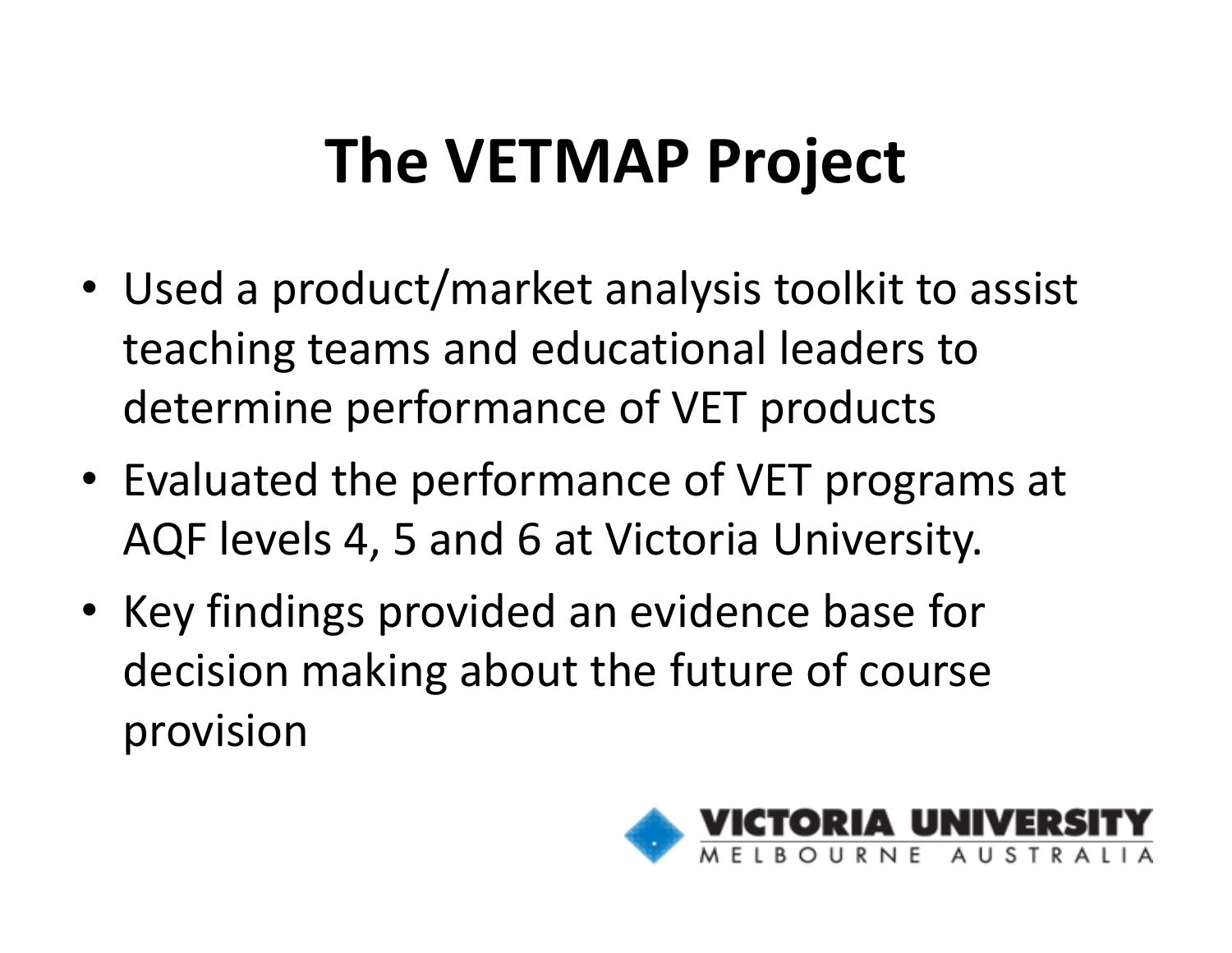#### Research Method

- • Quantitative data included student demographics, funding profile, enrolment data, delivery information and completion data across VET programs. Desktop analysis was conducted to research national VET delivery, industry data and government/market controls and factors.
- Qualitative data collected through interviews conducted with Program Managers, Course Coordinators and Heads of School.

|      | <b>Programs</b> | <b>Courses</b> | <b>Participants</b> | <b>Qualitative</b><br><b>Methods</b> | <b>Quantitative</b><br><b>Methods</b> |
|------|-----------------|----------------|---------------------|--------------------------------------|---------------------------------------|
| 2009 | 20              | 53             | 32                  | Interviews,<br>surveys               | <b>Desktop</b><br>analysis, Student   |
| 2010 | 13              | 44             | 25                  |                                      | management<br>system data<br>analysis |

#### Research data summary

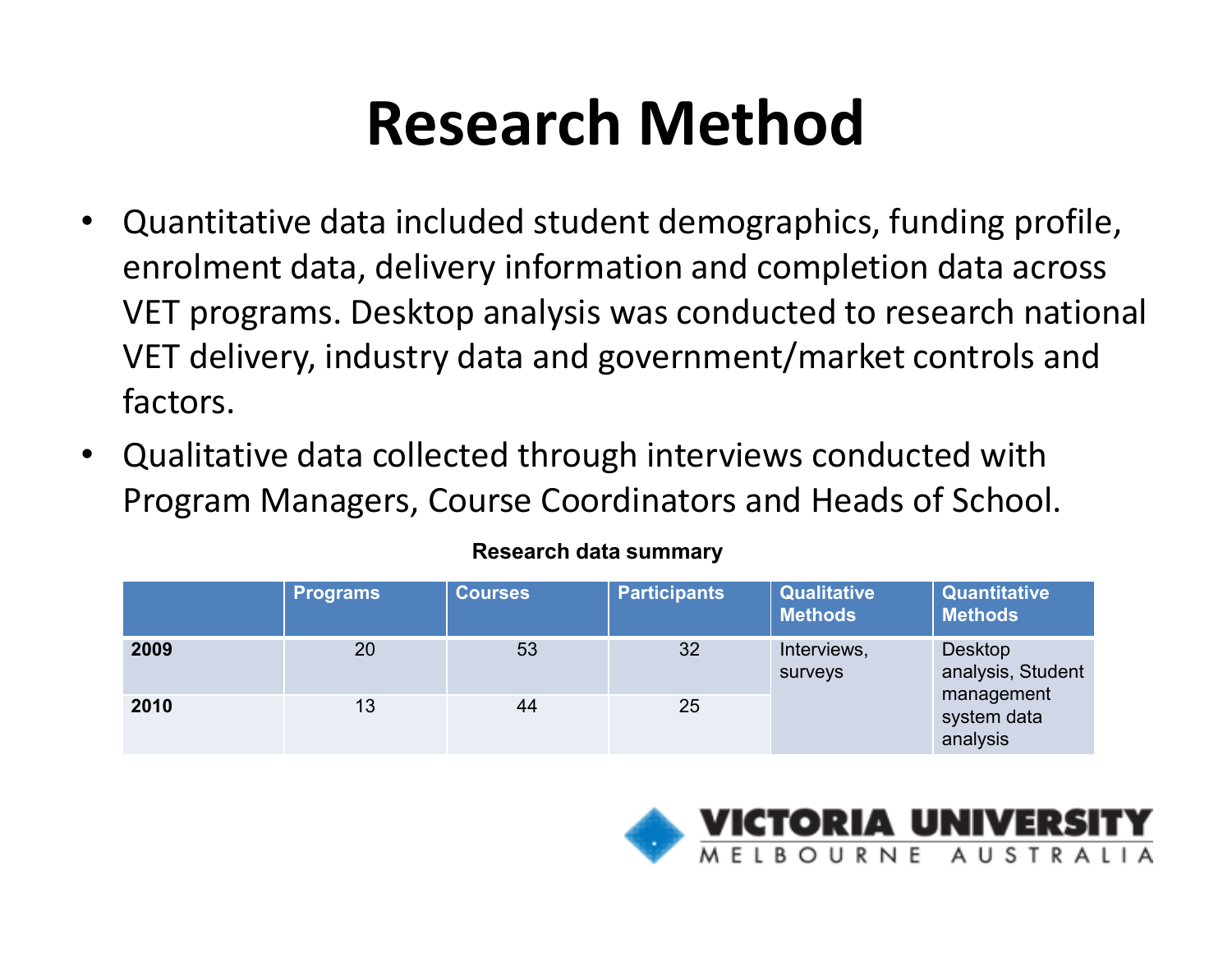#### The Tools

- Student Management System Data Analysis –Product Analysis Tool
- Analysis of the Student Experience Product Quality Tool
- Industry and Market Analysis Market for Skills Tool
- Analysis of Student Perception and Decision -Market for Students Tool
- Analysing the Contestable Market Competitor Analysis Tool

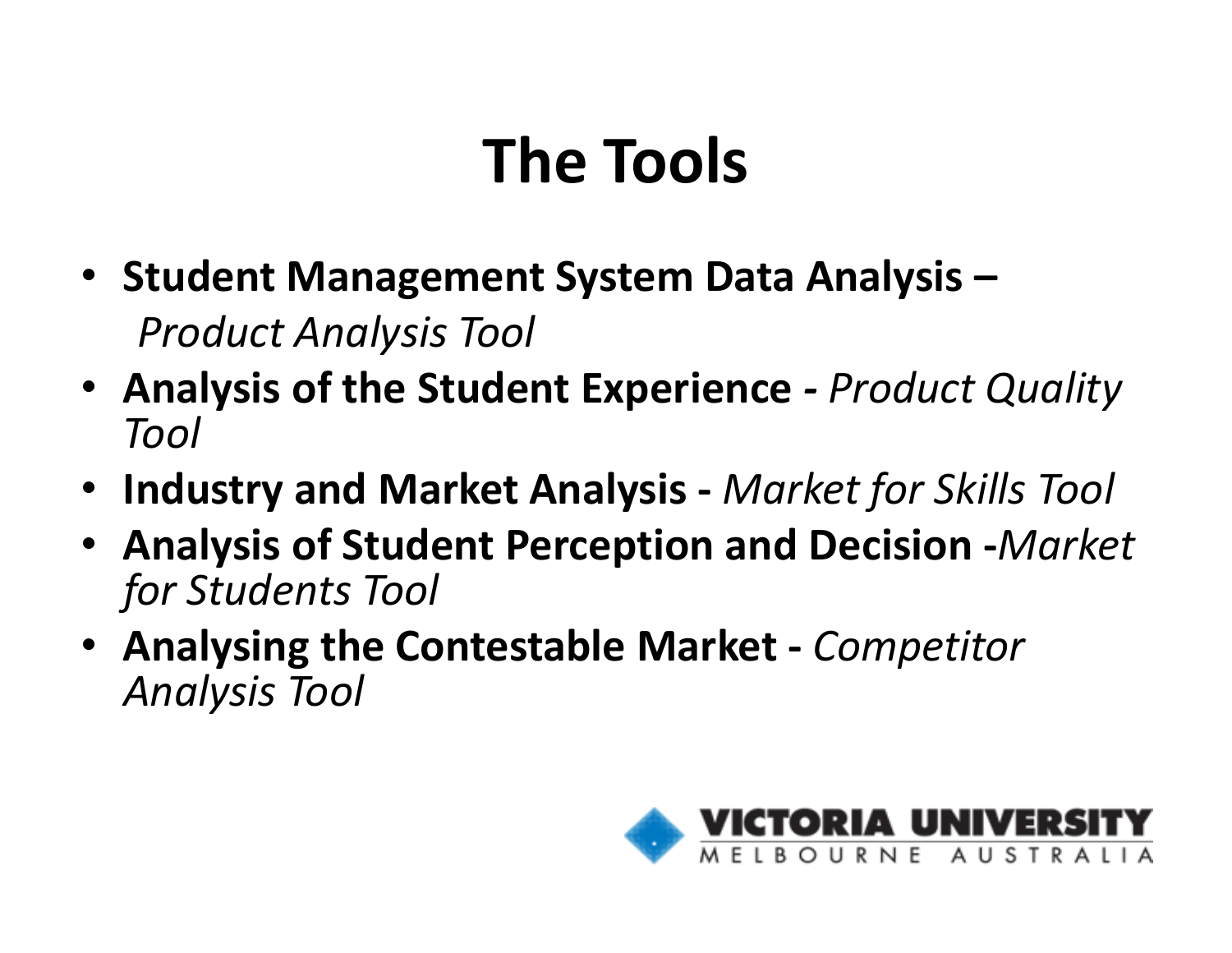#### Student Management System Data Analysis

- Analysis of student demographic info
- Analysis of course performance info
- Presentation format of the data allowed for insightful interpretation - critical for empowering teaching staff and managers to understand trends

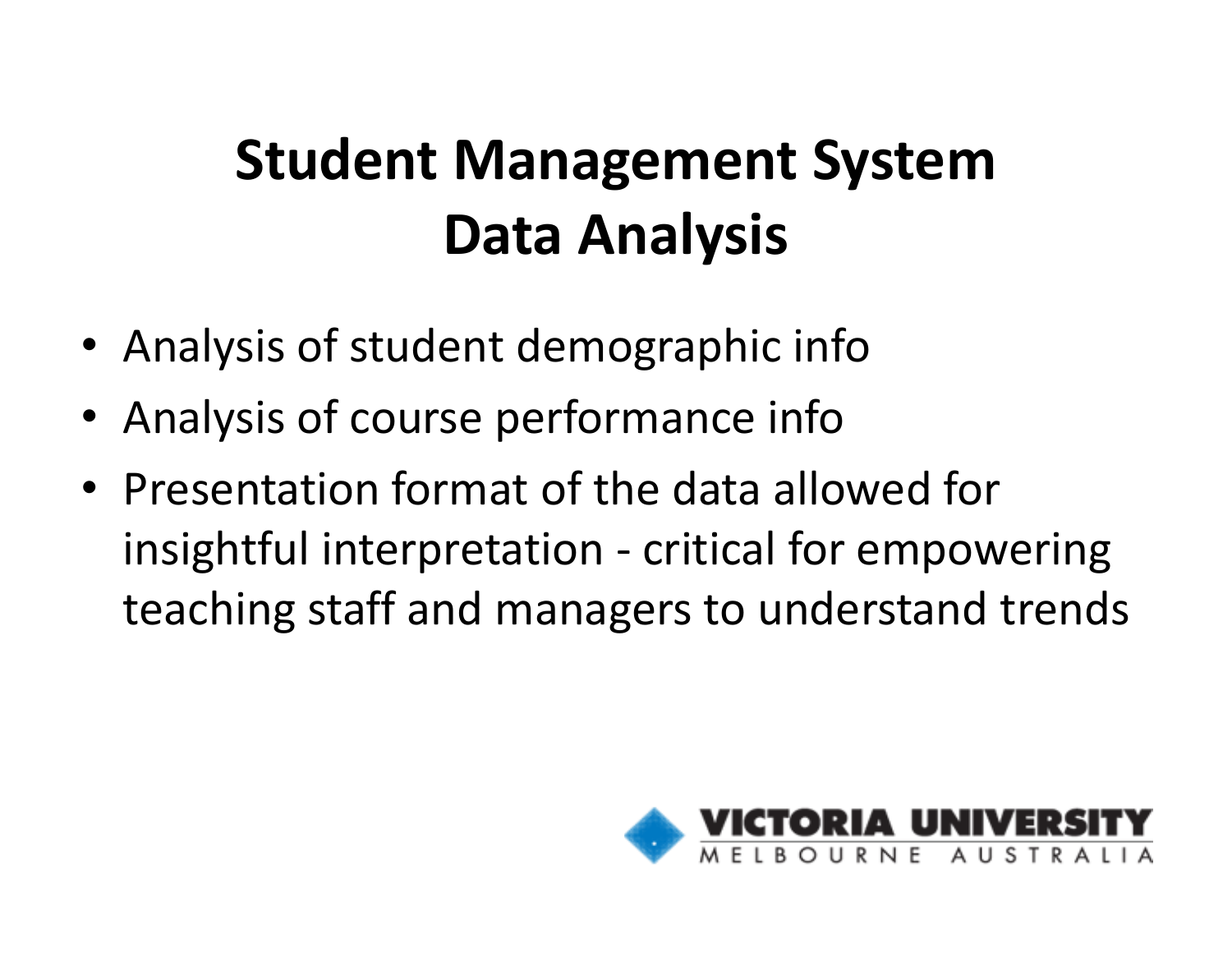## Analysis of the Student Experience

- Student satisfaction with teaching
- Student satisfaction overall with their learning experience
- Industry satisfaction with graduates and students
- Student destinations, including those who did not complete their studies

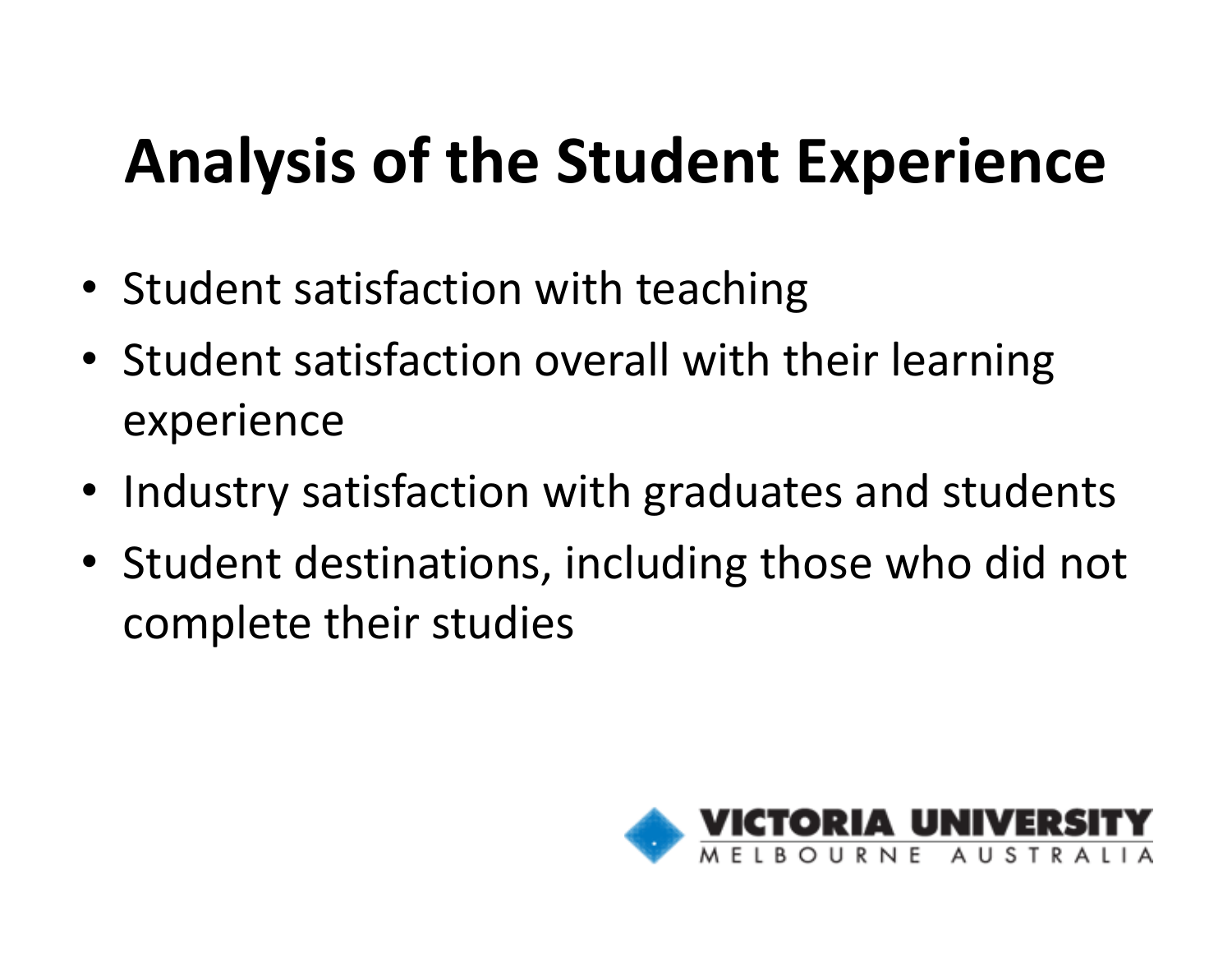## Industry and Market Analysis

- Number and types of employing organisations
- Modes of employment available
- Engagement of the workforce in training/PD
- Skills shortage indicators
- $\bullet$ Rates of unemployment and under-employment
- Government regulation and government reports
- Numbers employed in specific roles
- Financial strength, viability and prospects
- Organisation of the workforce
- Workforce patterns (especially turnover)
- Indicators of qualitative under-employment
- $\bullet$ Industry association information

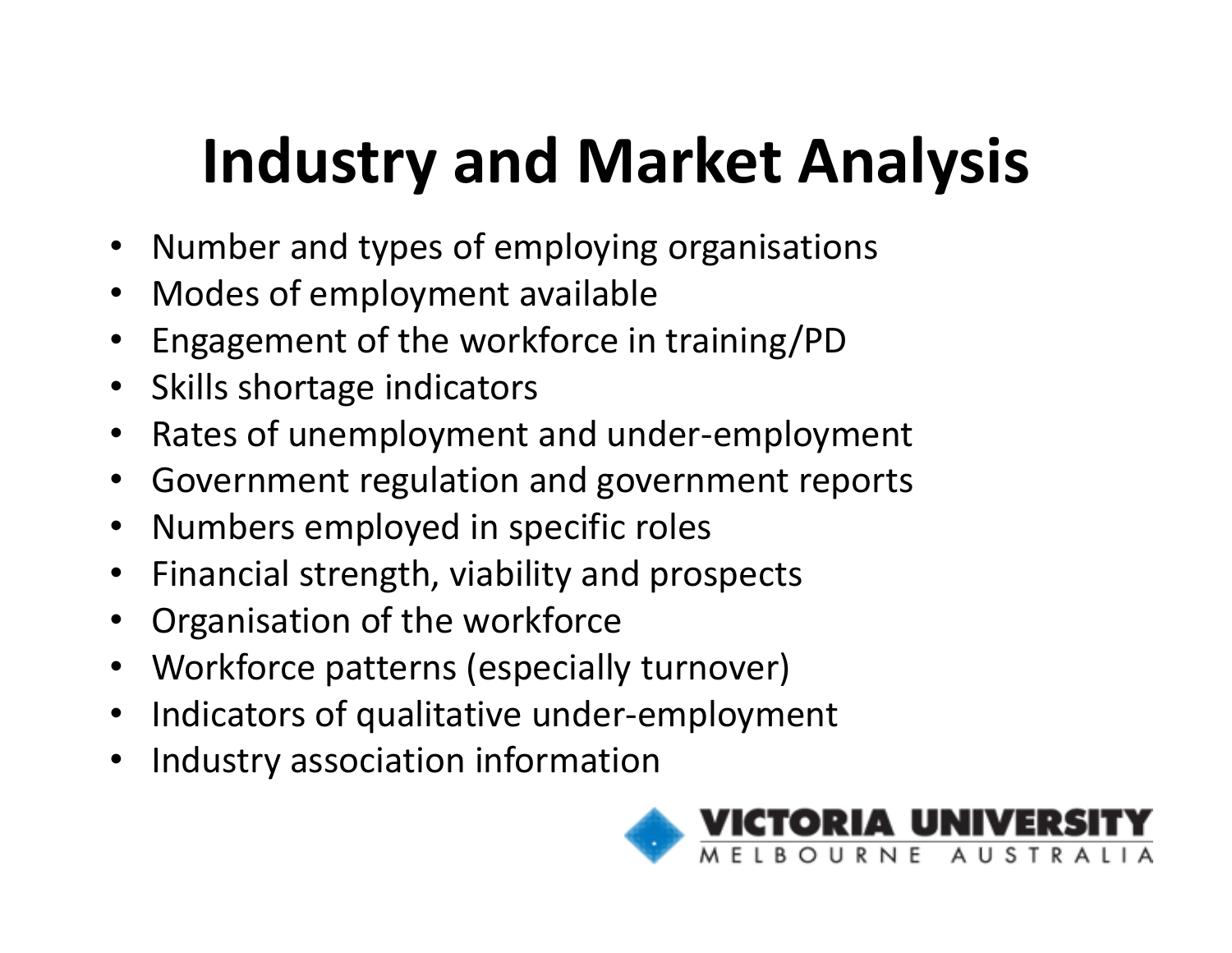# Analysis of Student Perception and Decision

- Explores ideas about how students make vocational and institutional choices
- Examine market for existing workers and international students
- Encouraged expansion of RPL and adapting programs to be more accessible to mature audiences

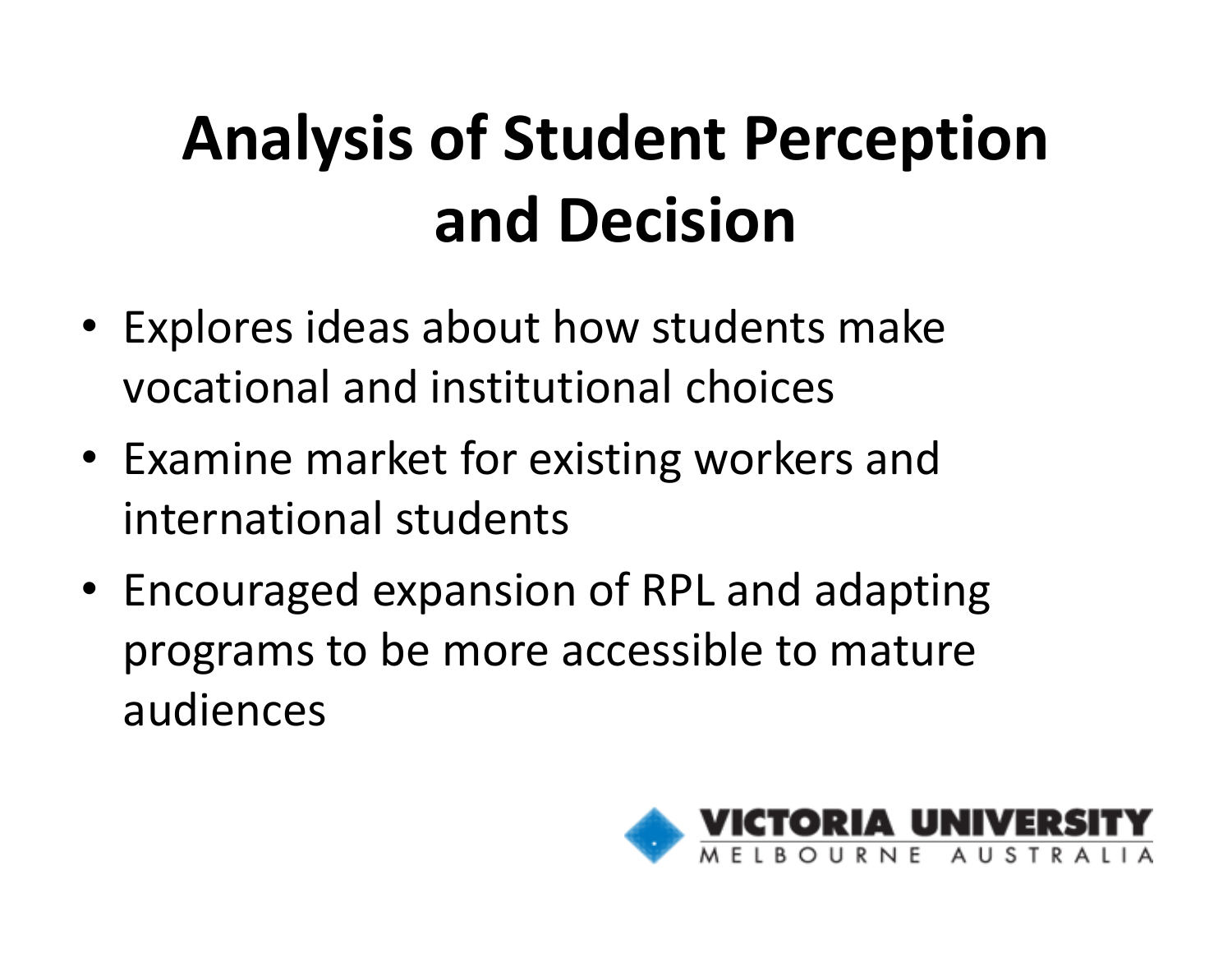## Analysing the Contestable Market

- Identify which organisations are direct competitors
- Analyse information that about distinctive strategies that competitors adopt to attract students and other clients
- Examine competitor marketing strategies
- Examine delivery strategies of competitors